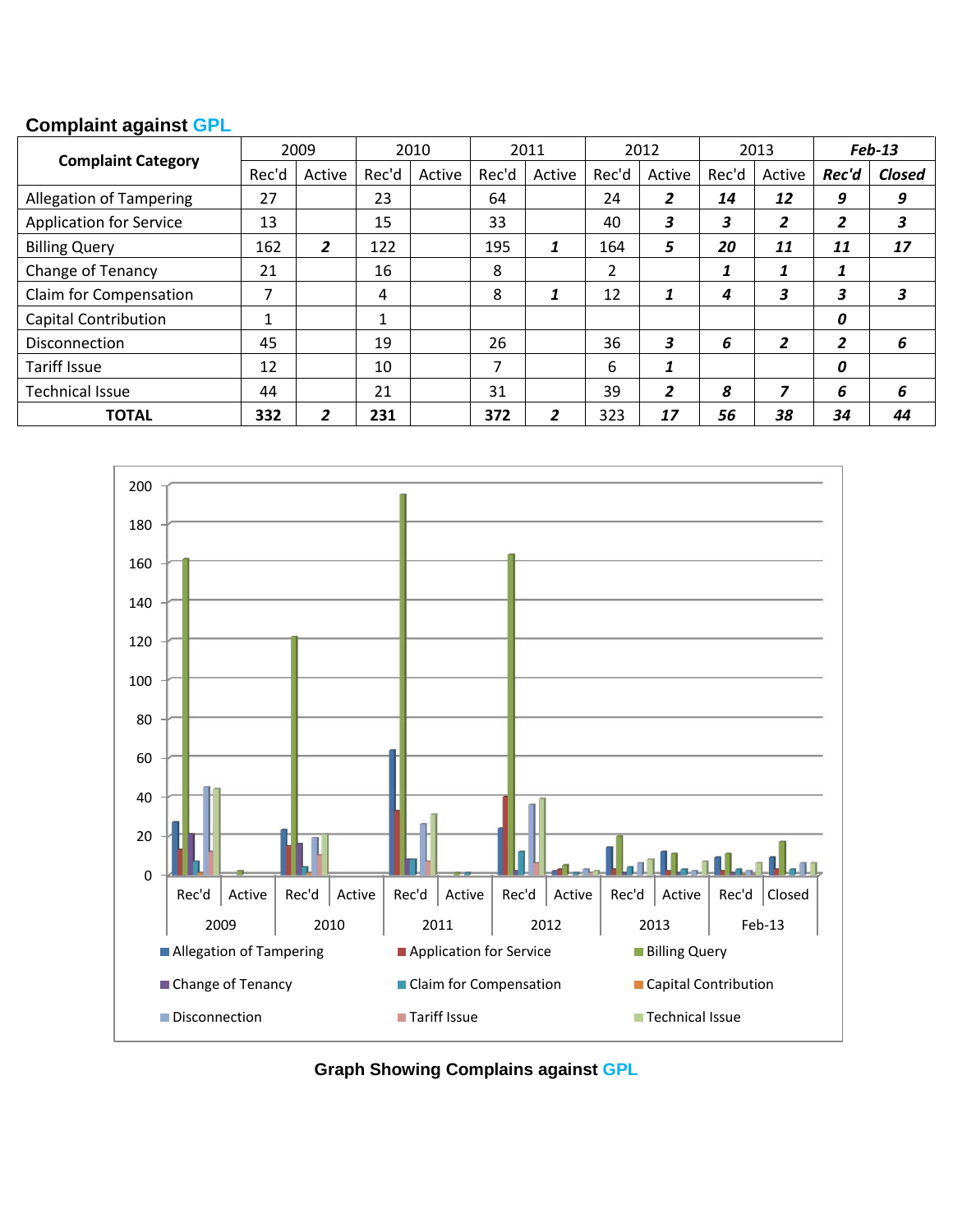# **Complaint against GWI**

|                                |       | 2009   |       | 2010   |       | 2011   |                | 2012   |       | 2013    |       | $Feb-13$      |
|--------------------------------|-------|--------|-------|--------|-------|--------|----------------|--------|-------|---------|-------|---------------|
| <b>Complaint Category</b>      | Rec'd | Active | Rec'd | Active | Rec'd | Active | Rec'd          | Active | Rec'd | Active  | Rec'd | <b>Closed</b> |
| <b>Application for Service</b> | 3     |        | 1     |        |       |        | 7              |        | 2     |         |       |               |
| <b>Billing Query</b>           | 130   |        | 48    |        | 48    |        | 43             |        | 3     | 3       | ┸     |               |
| Change of Tenancy              |       |        |       |        | 1     |        |                |        |       |         |       |               |
| Compensation                   |       |        | 1     |        |       |        | $\overline{2}$ |        |       |         |       |               |
| Disconnection                  | 16    |        | 13    |        | 16    |        | 19             |        |       |         |       |               |
| <b>Tariff Issue</b>            | 10    |        | 2     |        | 1     |        | 1              |        |       |         |       |               |
| <b>Technical Issue</b>         | 25    |        | 26    |        | 11    |        | 13             |        | 1     | $\perp$ |       |               |
| Tampering                      |       |        |       |        |       |        | 1              |        |       |         |       |               |
| Misc                           | 8     |        | 3     |        |       |        |                |        |       |         |       |               |
| <b>TOTAL</b>                   | 192   |        | 95    |        | 84    |        | 86             |        | 6     | 5       | 3     |               |



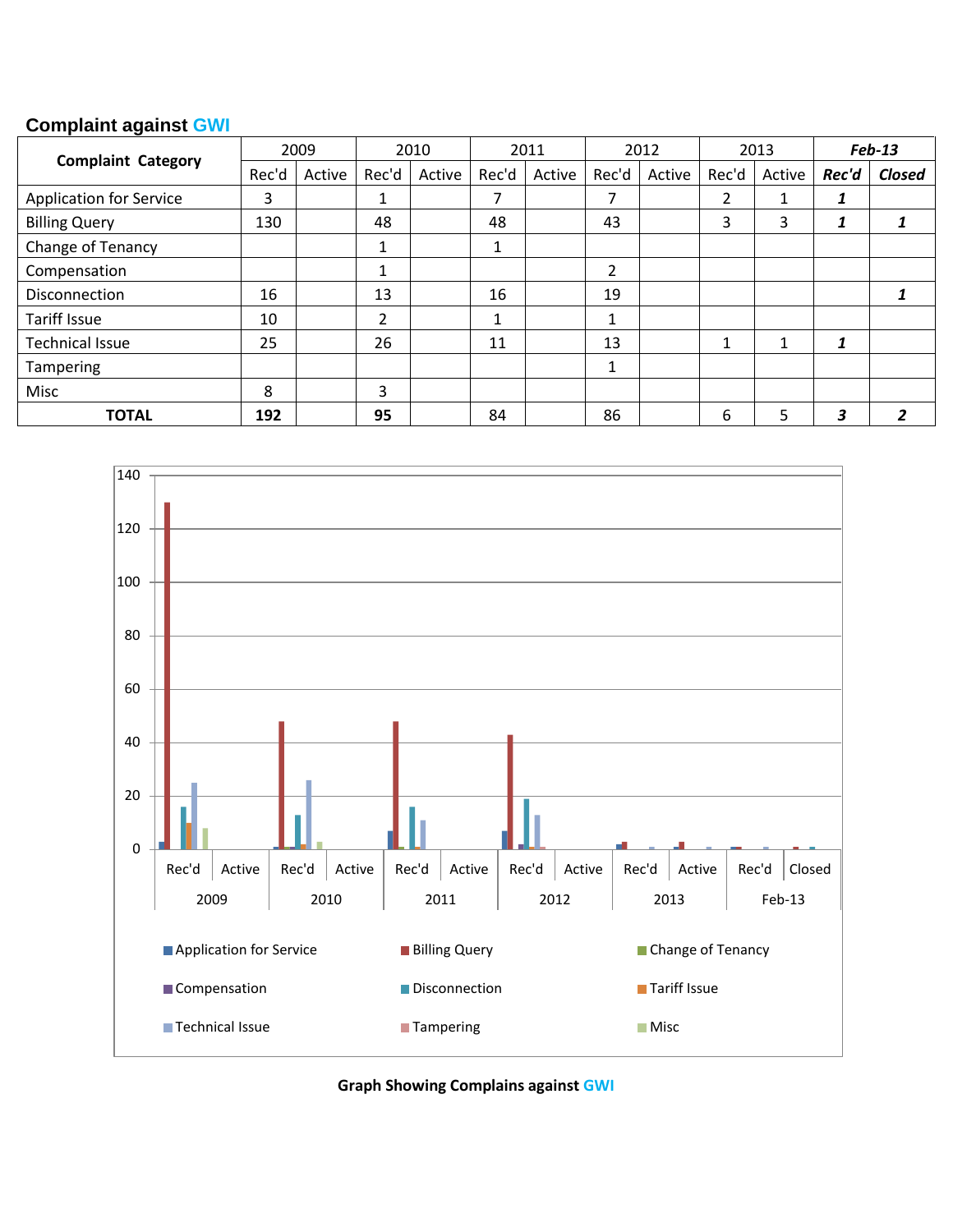# **Complaint against GTT**

|                                |       | 2009   |       | 2010   |       | 2011   |       | 2012   |       | 2013   |       | $Feb-13$ |
|--------------------------------|-------|--------|-------|--------|-------|--------|-------|--------|-------|--------|-------|----------|
| <b>Complaint Category</b>      | Rec'd | Active | Rec'd | Active | Rec'd | Active | Rec'd | Active | Rec'd | Active | Rec'd | closed   |
| <b>Application for Service</b> | 15    |        | 9     |        | 6     |        | 8     |        | 0     | 0      |       |          |
| <b>Billing Query</b>           | 9     |        | 4     |        | ∍     |        | 10    |        | 3     |        |       |          |
| <b>Disconnection</b>           | 3     |        | 1     |        | C.    |        |       |        |       |        |       |          |
| <b>Tariff Issue</b>            |       |        |       |        |       |        |       |        |       |        |       |          |
| <b>Technical Issue</b>         | 35    |        | 28    |        | 33    |        | 87    |        | 15    | 8      | 10    | 6        |
| <b>Transfer of Service</b>     | 4     |        | 1     |        | 3     |        | ⇁     |        |       |        |       |          |
| Compensation                   |       |        |       |        | 4     |        |       |        |       |        |       |          |
| Misc                           | 8     |        | 4     |        |       |        |       |        |       |        |       |          |
| <b>TOTAL</b>                   | 74    |        | 47    |        | 47    |        | 112   |        | 18    | 8      | 10    |          |



**Graph Showing Complains against GT&T**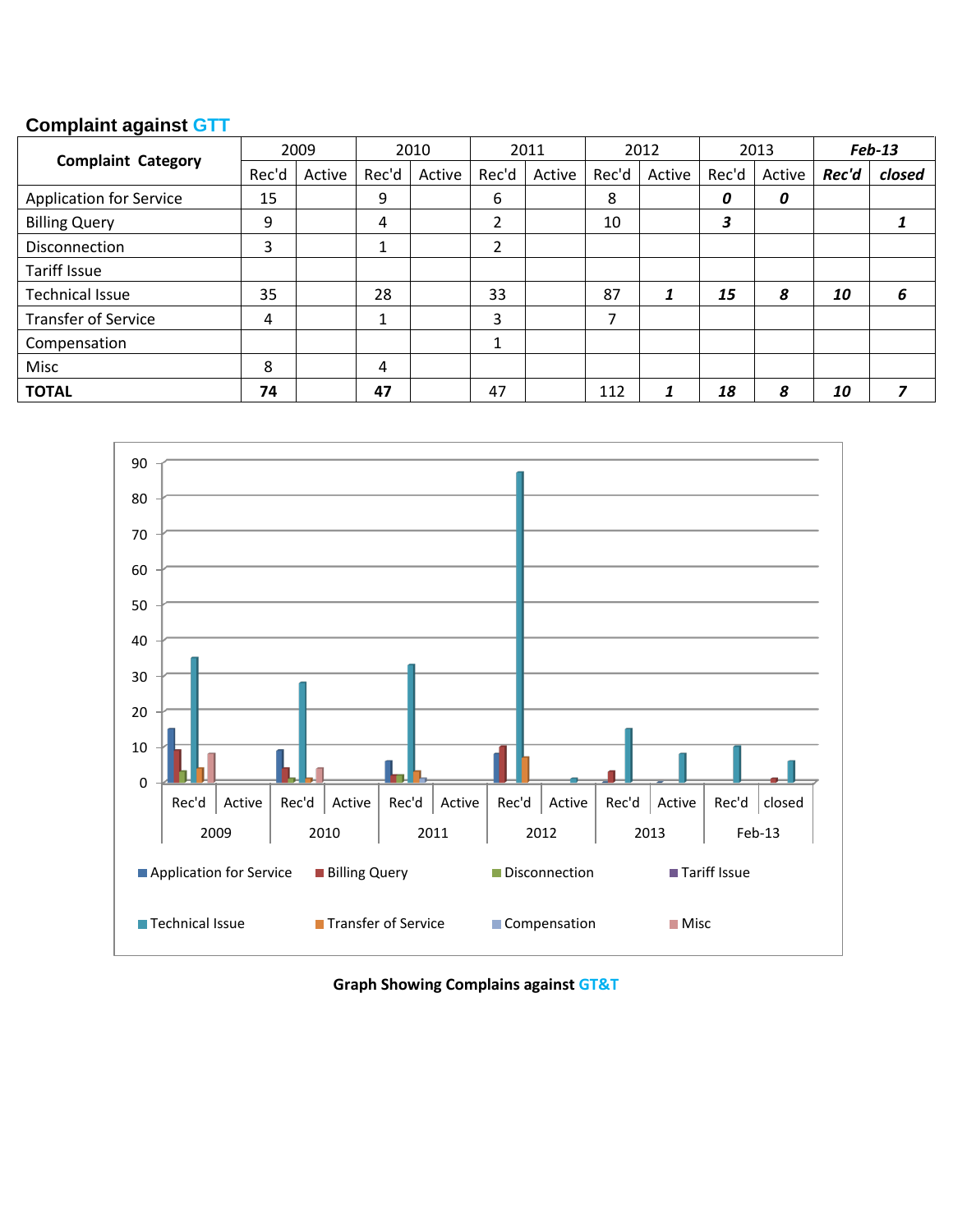## **Complaint against**

|                           | 2009  |  | 2010 |  | 2011 |                                          | 2012 |                        | 2013 |        | Feb-13 |        |
|---------------------------|-------|--|------|--|------|------------------------------------------|------|------------------------|------|--------|--------|--------|
| <b>Complaint Category</b> | Rec'd |  |      |  |      | Active   Rec'd   Active   Rec'd   Active |      | Rec'd   Active   Rec'd |      | Active | Rec'd  | closed |
| <b>Billing Query</b>      |       |  |      |  |      |                                          |      |                        |      |        |        |        |
| <b>Technical Issue</b>    |       |  |      |  |      |                                          |      |                        |      |        |        |        |
| Misc                      |       |  |      |  |      |                                          |      |                        |      |        |        |        |
| <b>TOTAL</b>              |       |  |      |  |      |                                          |      |                        |      |        |        |        |



**Graph Showing Complains against DIGICEL**